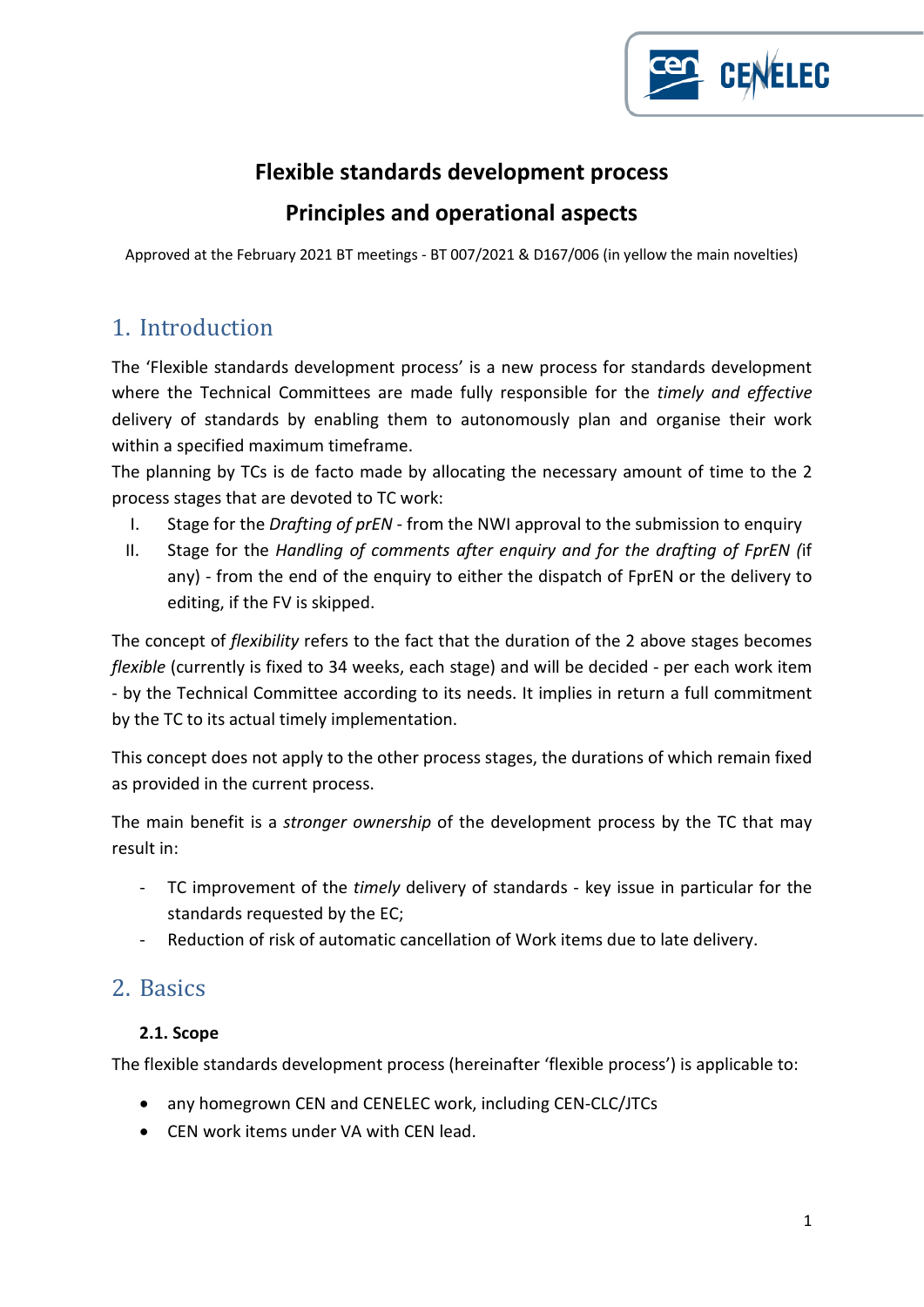

The process covers also the mandated work but the deadlines for mandated work should be adapted and calculated based on the deadlines specified in in the relevant SReq.

### **2.2. Principles for planning**

- The maximum total time for the two process stages mentioned above is 68 weeks as for the previous process. Whereas this is the default total time, the TC is free to agree on a shorter total time.
- Target dates are the latest dates for completing an action; it is very much welcome to proceed faster than the planned target dates.
- During planning TCs should take into account the time needed for technical work (e.g. consider comments, prepare drafts) but also for administrative tasks, such as processing, reviewing and distributing the voting results and submitting drafts together with the necessary documentation to CCMC. A sound time to perform these tasks shall be reflected in the planning. Even in case of an adoption of an existing standard, time will be needed to finalize the draft and to submit it to CCMC.
- The development time starts with the adoption of a NWI or activation of a PWI and ends with making the European Standard available. Therefore, PWI phase and NWI ballot are not counted for the development time. The PWI stage is dedicated to preparatory work and should not be used to do the drafting work.
- To be noted that in CEN the responsible CEN/TC decides on the target dates via delegated decision as part of the NWIP decision. In CENELEC the responsible CLC/TC proposes the partition and BT approves it while deciding about the approval of the NWIP; once approved by CLC/BT, the dates are encoded by CCMC in the database.
- For CEN-CLC/JTCs, there is no delegated decision for the approval of NWI: it requires approval by both Technical Boards. Therefore, the CEN-CLC/JTC proposes the partition by using the NWI form of the lead organization of that WI and taking the decision via either CIV or CIB, depending on the organization holding the secretariat, i.e. respectively, a CENELEC or CEN Member, or at the meeting, provided the decision is announced with full documentation in due time before the meeting. Then, CEN and CLC BTs approve the partition while deciding about the approval of the NWIP. Once approved by BTs, the dates are encoded by CCMC in the database.
- The initial planning. i.e. the allocation of time to the relevant stages, may be changed once (see 5.1).

## 3. Project Management approach: planning, implementing, monitoring and taking measures

The introduction of the Flexible standards development process implies a different approach from the technical bodies' officers and experts that should be oriented towards a better project management.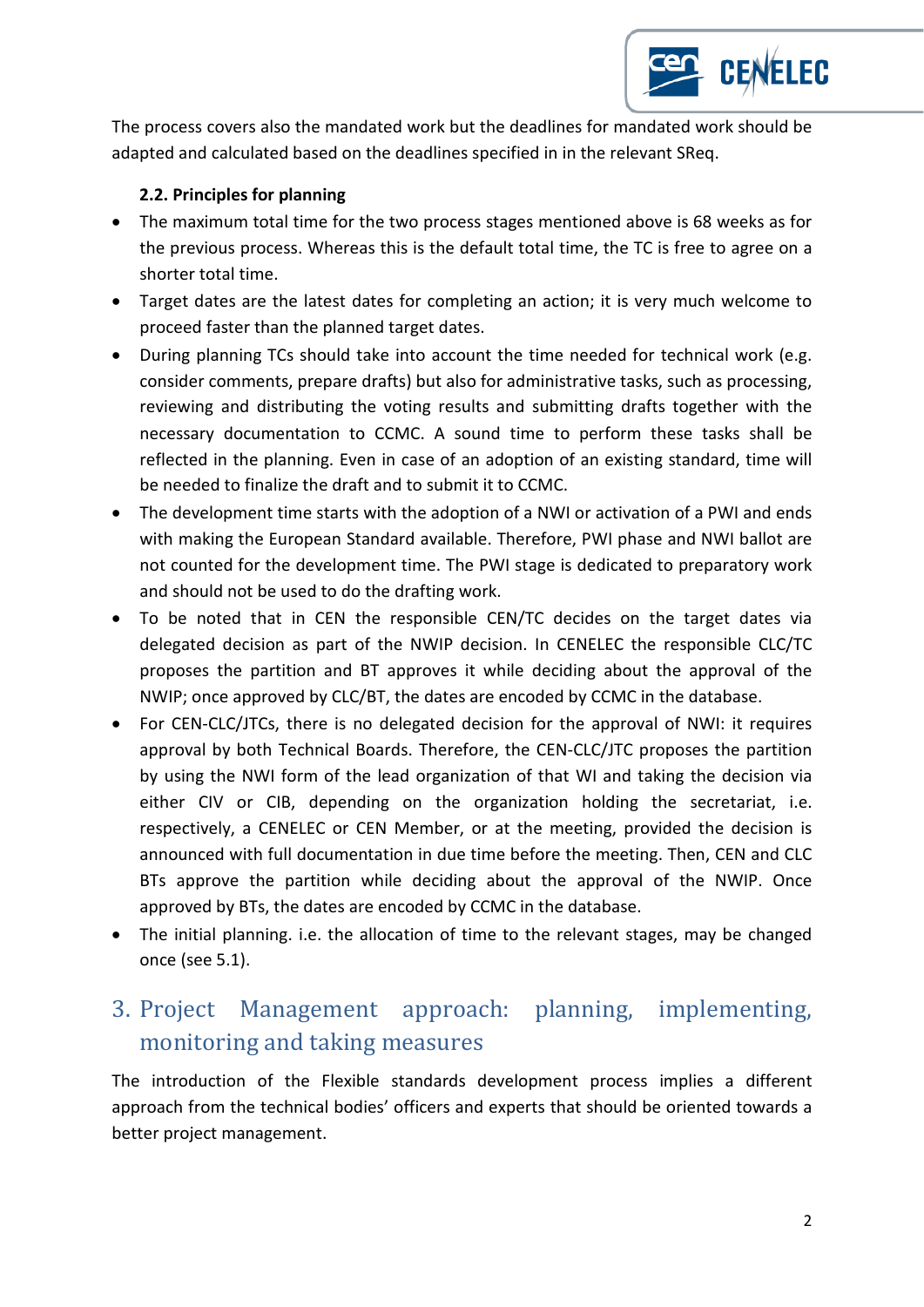During the planning, they need to ensure that the TC and the responsible WG have at disposal the necessary resources and expertise to meet the pre-defined objectives, to which they have committed. Elements to be carefully taken into account are the scope, time, quality together with possible risks and project disturbances.

The TC will have to continuously monitor the progress of the project in order to ensure that the planning is respected and all target dates are met.

The TC has at disposal a dashboard (on Projex-Online) with all the key dates for each project to help the TC to follow the progress. The dashboard reports the dates of the initial planning, the actual realization dates and the dates of the adjusted planning, where relevant.

It is evident that in case of successful enquiry and related indication to skip the FV, the project will go to publication and the provisions concerning the stage (e) will not apply.



## 4. The Planning process

**Note**: BTs recently decided to

- include a 5-week translation period prior to Formal Vote for all drafts submitted to CCMC for preparation for FV as of 1 July 2020 (previously, for draft ENs not candidate to be harmonized, translation before FV was optional) - Decision BT 025/2020 & D165/007 of 19 May 2020.
- extend to 5 weeks the editing time (b) before FV to 5 weeks (previously, it was 2 weeks) Decision BT 040/2020 & D166/001 of 30 September 2020.

**CENELEC**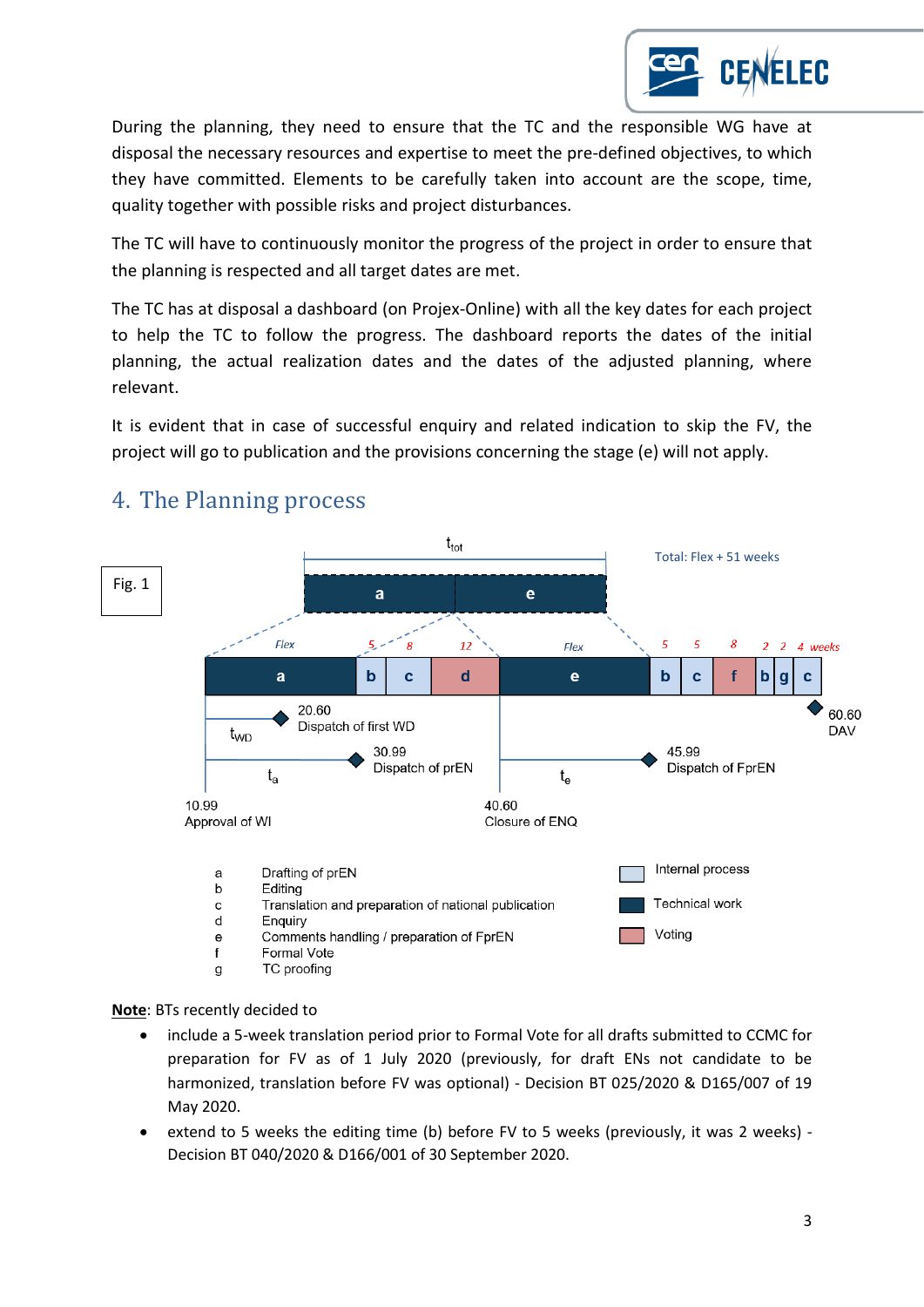

### **4.1. Definitions and criteria**

The following definitions and criteria apply (time is expressed in calendar weeks):

#### **Stages**

- **Stage (a):** Drafting of prEN (up to enquiry); it starts with the adoption of the NWI or activation of the PWI - 10.99 - and ends with the dispatch of the enquiry draft -30.99
- **Stage (e):** Handling of comments after enquiry/drafting of FprEN; it starts with the closure of the enquiry  $-40.60$  - and ends with the dispatch of the FprEN - 45.99

### **Timeframes**

- **two**: planned time for the dispatch of 1st working draft 20.60
- **ta** : planned time for stage (a)
- **t**e : planned time for stage (e)
- **ttot** : Total time for TC work
	- o t<sub>tot</sub> ≤ 68 w (i.e. the original t<sub>a</sub>+ t<sub>e</sub> = 34 w + 34 w  $\approx$  16 months)
- **text** : Extension with only one tolerance
	- $\circ$  t<sub>ext</sub> = 39 w (i.e. the original 9-months tolerance expressed in weeks)
- **t**<sub>tot, ext</sub>: Total time for TC work including the extension
	- o  $t_{\text{tot, ext}}$  ≤ = 107 w (i.e.  $t_{\text{tot}}$  +  $t_{\text{ext}}$  = 68 w + 39 w ≈ 25 months)

**Note**: the number of weeks for *internal processes (editing and translation) and voting (enquiry and FV)* is 51 weeks  $($   $\approx$  11,7 months).

### **4.2. Planning: flexibly allocate time under stage (a) and (e)**

*When*: At the time of preparing the New Work Item form for approval, the CEN/CENELEC Technical Body Officers have to plan how much time, out of the total time available for the TC work (maximum 68 weeks), the relevant Technical Committee may need to finalise **stage (a)** and **stage (e)**.

*What:* This allocation of the time will be actually done by indicating the following 3 target dates, which are present in both CEN and CENELEC NWI forms:

- 1. Target date for the Dispatch of 1st Working Draft
- 2. Target date for the Dispatch of Enquiry Draft key date for fixing the end of stage (a)
- 3. Target date for the Dispatch of FV Draft key date for fixing the end of stage (e)

For CENELEC WIs and WIs of CEN-CLC/JTCs, TBOs are requested to include in the NWIP (in addition to the targets dates) the corresponding duration, expressed in number of weeks, of stage (a) and (e) (see Appendix D). The indication of the duration of the single stages in weeks will help CCMC to encode correctly the data in the database and ensure that TC has not time penalties in case work are delayed because of reasons not depending on TC work (e.g. CLC/BT approval of the NWIP fails and more time is needed for a green light).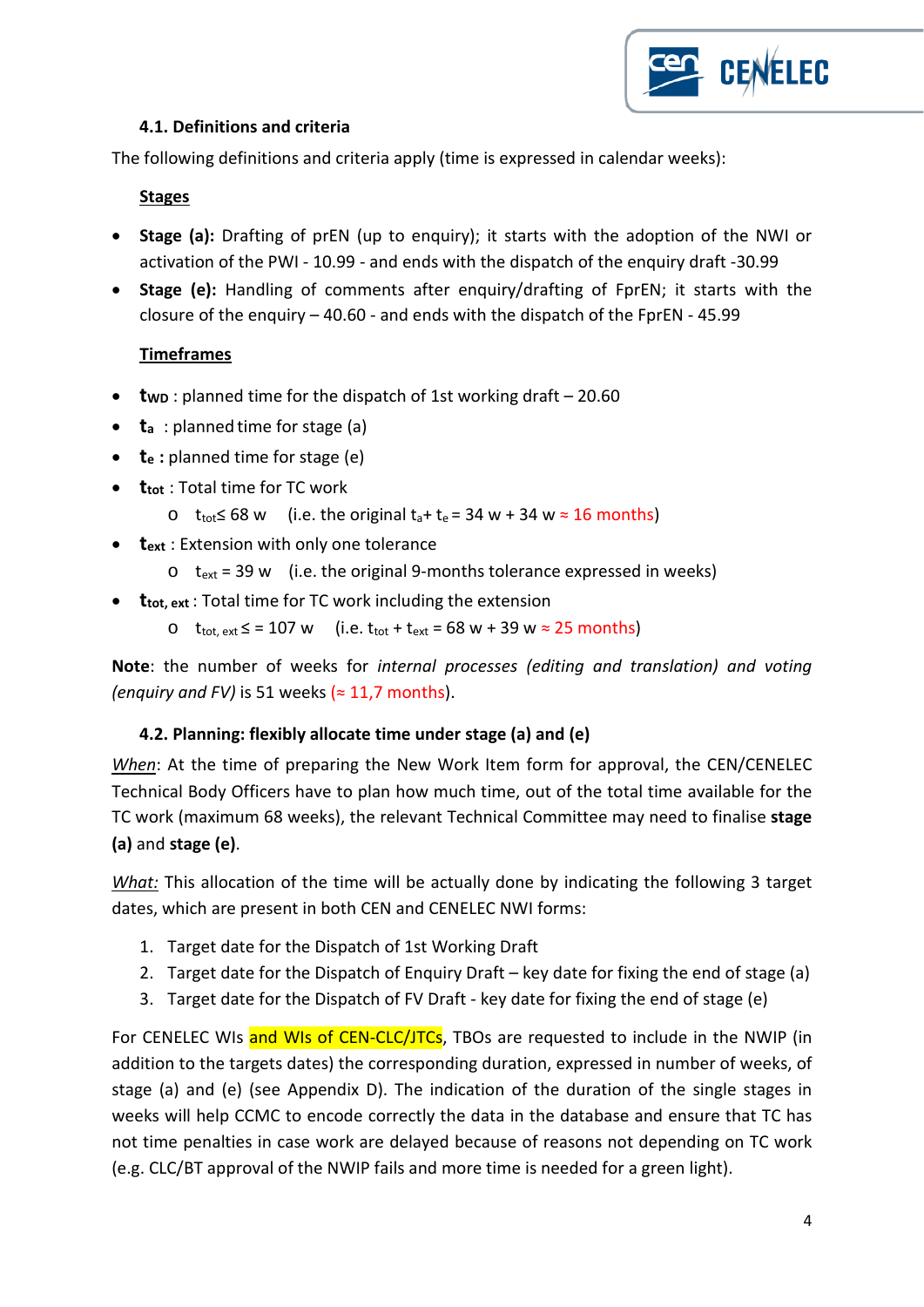

*How:* When planning the time to be allocated under stages a) and e), the following limits and conditions shall be taken into account:

 $t_{a,min} = 1$  w

Minimum time for processing the draft, sharing information within the TC and submitting to enquiry

 $t_{e,min} = 6$  w

Minimum time for analyzing the result of the enquiry, handling comments, sharing information within the TC and have a TC decision for skipping the formal vote or submitting the draft to formal vote.

 $t_{a,max} = 62$  w (i.e.  $t_{tot} - t_{e,min} \le 68$  w – 6 w)

Once CEN/CENELEC Technical Body Officers have planned  $t_a$  - ranging from 1 to 62 weeks the time for dispatching the Enquiry Draft, the times for planning  $t_e$  and  $t_{WD}$  are by default calculated according to the following criteria:

- $t_e \leq t_{tot}$   $t_a \leq 68$   $t_a$
- $t_{WD} = 1/2 t_0$

See some examples in the Appendix A.



### **4.3. The process for Mandated work**

**Note**: BTs recently decided to extend to 5 weeks the editing time (b) before FV (previously, it was 2 weeks) - Decision BT 040/2020 & D166/001 of 30 September 2020.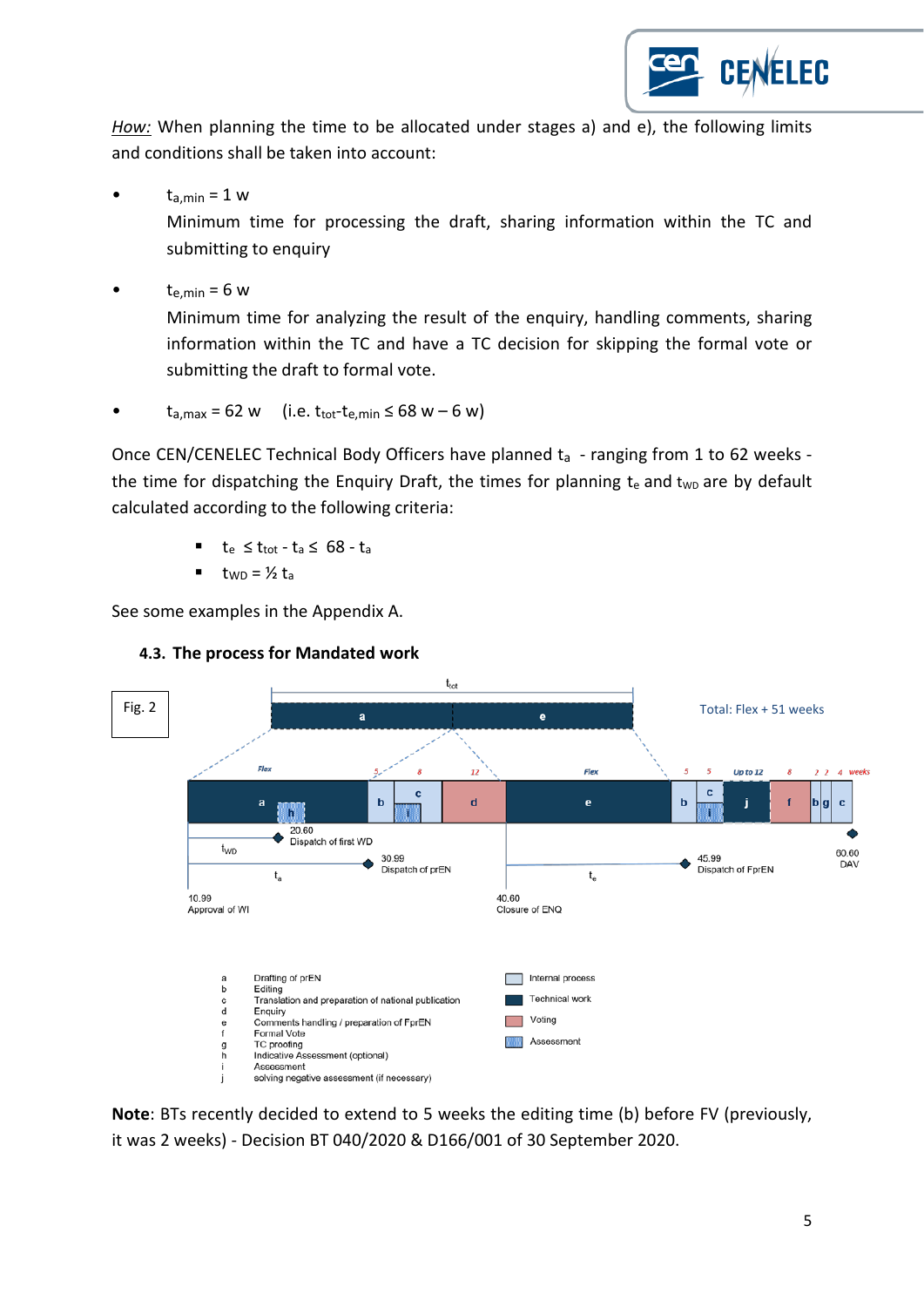The *planning* process by TCs for mandated work, i.e. for the development of European standards requested by the European Commission in support of EU legislation (mainly harmonised standards), does not differ formally from the one of all European standards but there are aspects that need special attention by the TC officers. These projects often require the assessment by HAS consultants at different stages.

When planning the development of such standards, the TC shall keep in mind all aspects related to the assessment process, such as the (timely) submission of the draft and the treatment of the outcome of the assessment.

The Technical Committee shall ensure that all relevant documentation is available when requesting the assessment, in particular, at enquiry if the aim is to skip the FV, and at FV, in order to increase the likelihood of a positive assessment.

In case of negative assessment before FV (lack of compliance or partial compliance), a new stage for TC work becomes necessary - the stage (j) in the figure 2 above  $-$  to let the TC solve the HAS consultants' remarks.

Therefore, this possible (j) additional stage shall not be planned in advance by the TC - the 3 target dates in Par. 4.2 do not consider it  $-$  but be part of the overall reasoning and awareness before planning.

### **4.3.1. Meeting the deadlines set in the Standardization requests**

A crucial aspect for the CEN/CENELEC Technical Body Officers when planning the TC work is to adapt it to the deadlines of the several standards to be developed and/or revised as established by the European Commission in the standardization request.

In some cases, these deadlines exceed the 36 months, which is the maximum time under the flexible process, even including the 9-months tolerance (see Par. '*Timeframes'*).

The following suggestions are given:

- When a longer deadline is given by the EC because of the need of deep pre-normative research, the TC will start working under Preliminary Work Item and activate it only when the pre-normative research is finished and on time to meet the deadlines in the SReq. The activation of the PWI, 10.99, constitutes the start of TC work (and its planning) under the Flexible process;
- When a longer deadline is given by the EC as a result of a prioritization of numerous standards to be developed/revised (e.g., the draft SReq on Explosives contains a long list of standards to be revised with different deadlines: 36/48/60 months), the TC will plan the development/revision of those standards accordingly by, for instance, planning the start of the several NWIs in different moments, with different dates.

**CENELEC**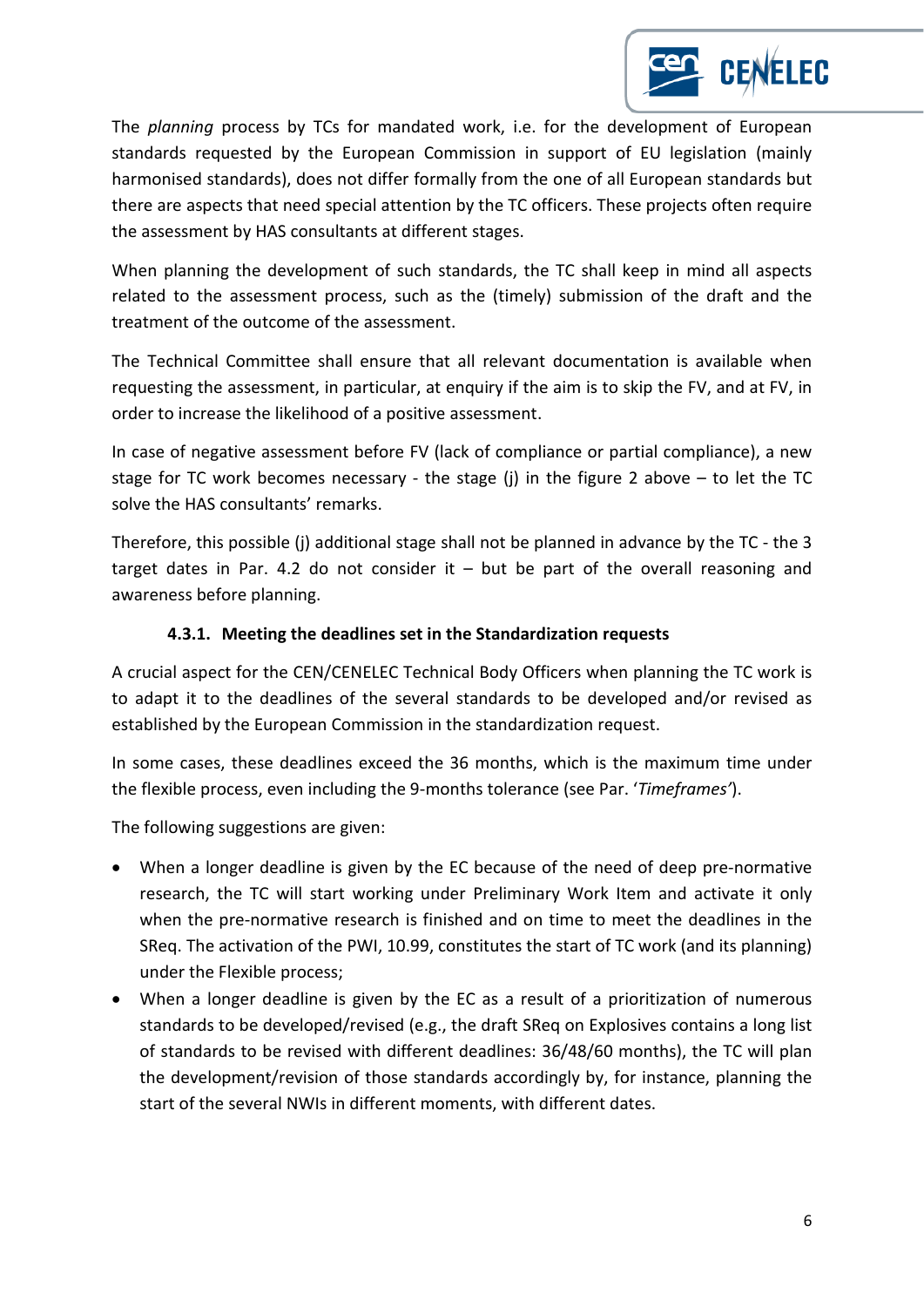

## 5. Monitoring and review of the planning

#### **5.1. Possible tracks**

At any time before the initially planned target date for the submission of the draft to Enquiry (30.99), the TC leadership in cooperation with the relevant WG convenor have at disposal the following options for changing the planning:

- a) To change the planning by using the *'one change'* option. It does not require a formal TC decision but an agreement between TC leadership and the WG Convenor; the TB will be informed on the change. Same applies for CEN-CLC JTCs.
- b) To ask for a tolerance. It requires a TC decision in CEN and only a TC secretary request in CENELEC, as current practice. For JTCs a decision is required that shall be taken via either CIV or CIB depending on the organization holding the secretariat, i.e. respectively, a CENELEC or CEN Member.

It is recommended to choose an option a few weeks after the dispatch of the first working draft to the TC (stage code 20.60) - since the possible comments received on the  $1<sup>st</sup>$  WD may give an indication on the acceptability of the draft, thus increasing the possibility to have a successful Enquiry and skipping the FV - and in due time (e.g. 4 weeks) before the planned date for 30.99 to ensure a proper project management.

#### **5.2. Delivering before the planned dates**

Independently of the planning, it is always possible to deliver drafts before the planned dates. Dispatching in advance the draft for enquiry results in an earlier start of the next steps, i.e. editing, translation, launch of the enquiry and stage (e).

Completing in advance stage (a) does not automatically imply a change to the planned date for dispatching the final draft (stage code 45.99): it will de facto extend  $t<sub>e</sub>$  by the time saved before enquiry under stage (a).

However, a TC can deliver the draft for Final Vote in advance of the planned date thus shortening the overall development time. The planned target date for submission to FV should be seen as an ultimate deadline.

All drafts delivered in advance should be dealt by CCMC editing department on a First In First Out (FIFO) basis.

However, there might be cases where the TC leadership in cooperation with WG convenor requests CCMC to circulate the draft on the planned dates despite delivering in advance, (e.g. series or bundles of standards for assuring coherence). No TC decision is required, but the request shall be expressed in the transmission notice.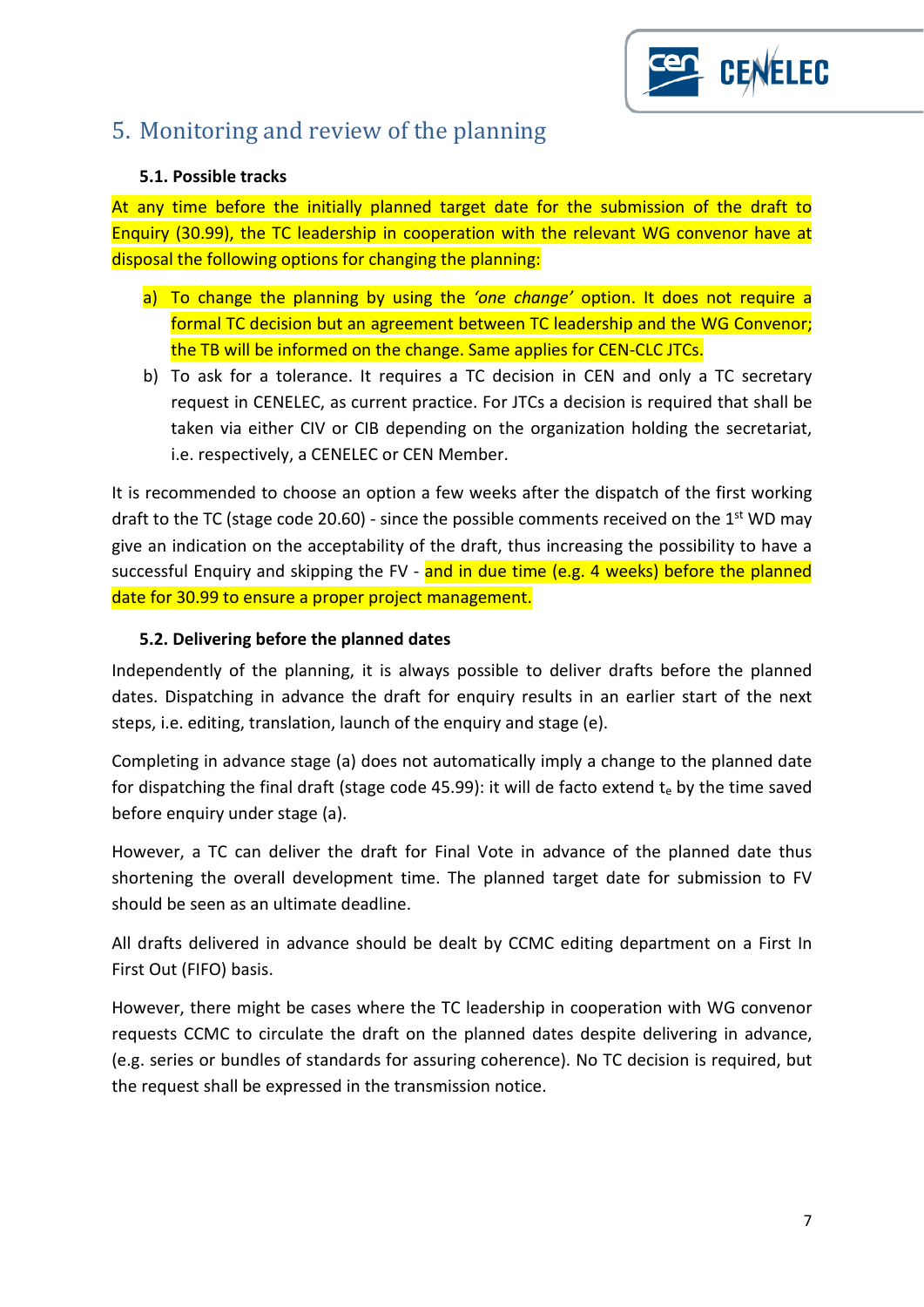

### **5.3. Delays**

If due to internal processes (e.g. editing or translation) the launch of the Enquiry is delayed, the planned date for dispatching the formal vote shall be postponed appropriately. In that case, the duration of stage (e)  $t<sub>e</sub>$  shall remain unchanged.

In cases of overdue work items submitted to enquiry up to 4 weeks later,  $t_e$  will be reduced by the delayed time used.

Work items with a delay of more than 4 weeks at enquiry and formal vote stage will be deleted, unless a request for 39-week (9-month) tolerance has been submitted to CCMC.

## 6. Supporting IT tools

The IT tools need to support technical body officers in the planning and monitoring of the process (some examples in Appendix B and C).

To this purpose, improvements have been brought to:

- Projex-Online to reflect the planning and its adjustments based on the actual implemented dates, thus facilitating continuous monitoring of TBOs;
- Projex-Online Working Area to help CEN TBOs plan target dates more easily and to implement the 'one-change' option.

### **6.1. Recommended alerts**

In order to help the CEN/CENELEC Technical Body Officers to monitor the planned dates to ensure their fulfilment, the following alerts should be implemented in Projex:

- Dispatch of  $1<sup>st</sup>$  Working Draft: Alert in Projex 8 weeks in advance of planned date
- Dispatch of Enquiry draft: Alert in Projex 12 weeks in advance of planned date
- Dispatch of FprEN: Alert in Projex 12 weeks in advance of planned date.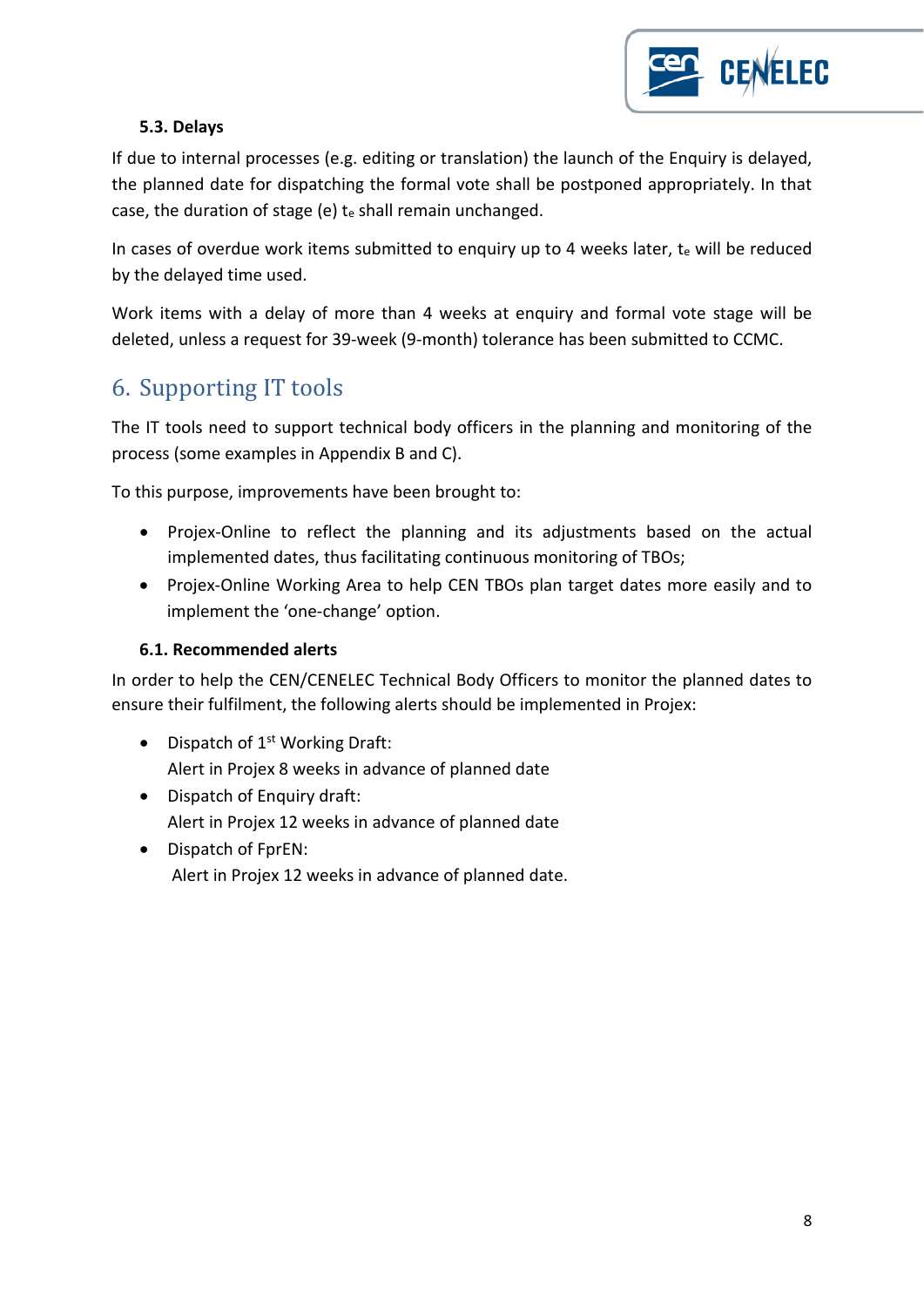

### **Examples of planning**

• Case 1

New WI is activated on 1 August 2019.

TC decides on a total time of **68 weeks** and to complete stage (a) within **52 weeks**:

- **ta** (planned time for stage (a)) is **52 weeks** i.e. the target date for dispatching the Enquiry Draft is 2020-07-30;
- **t**<sub>WD</sub>, being the half of t<sub>a</sub>, is 26 weeks i.e. the target date for dispatching the first WD is 30 January 2020
- **t**<sub>e</sub> is planned in 16 weeks (to remind that the total time  $t_a + t_e$  should be  $\leq 68$ ) the target date for the dispatch of Formal Vote Draft is calculated from the date of the end of the enquiry, i.e. 2021-05-13.
- Case 2

New WI is activated on 1 August 2019.

TC decides on a total time of **35 weeks** and to complete stage (a) within **16 weeks**:

- **ta** (planned time for stage (a)) is **16 weeks** i.e. the target date for dispatching the Enquiry Draft is 2019-11-21;
- **twp**, being the half of t<sub>a</sub>, is 8 weeks i.e. the target date for dispatching the first WD is 26 -09-2019
- **t**<sub>e</sub> is planned in 19 weeks the target date for the dispatch of Formal Vote Draft is calculated from the date of the end of the enquiry. The end of enquiry is on 14-5- 2020 (i.e. 25 weeks from the end of stage (a)) and the dispatch for FV is on 24-09- 2020.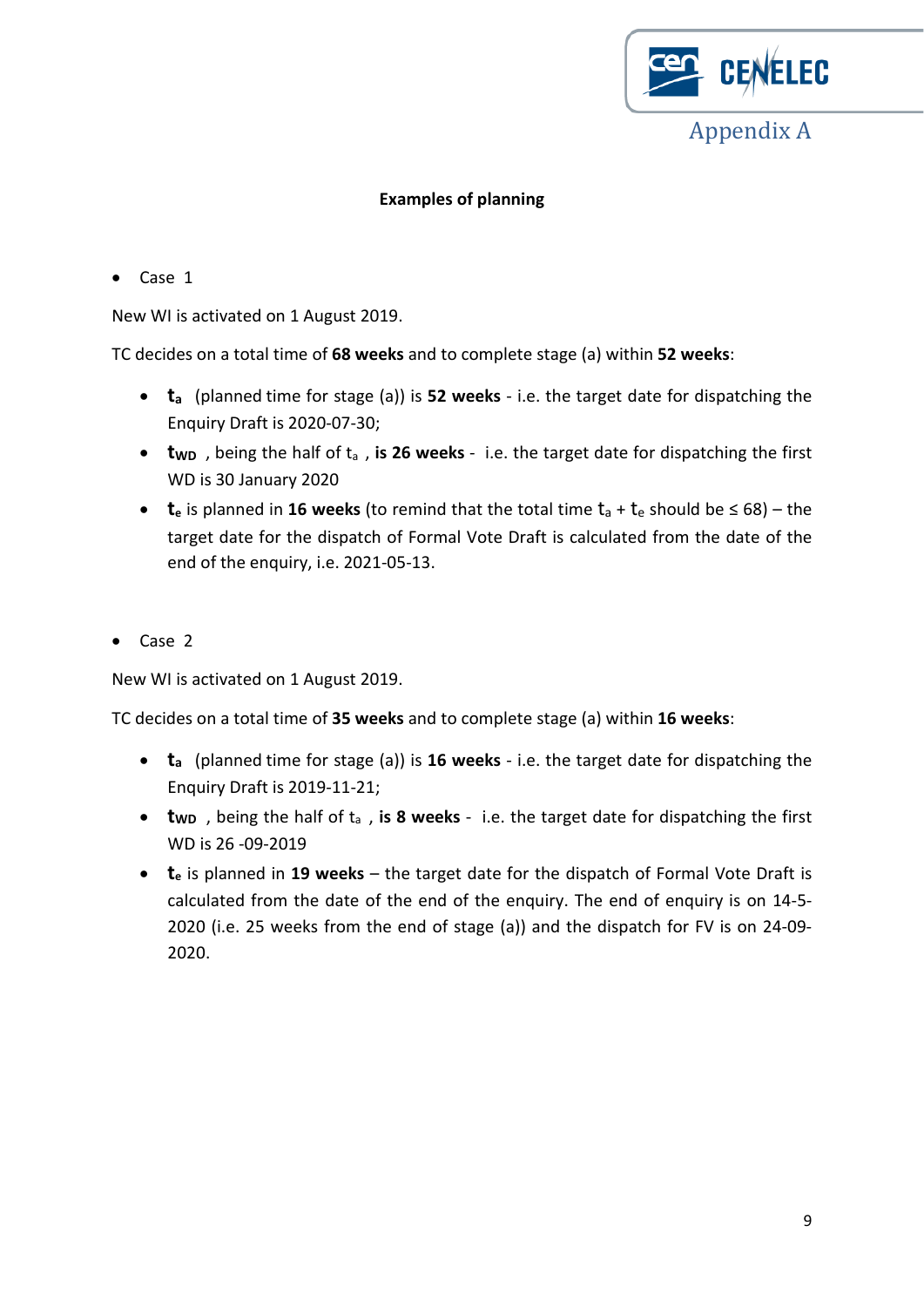

| <b>Stage</b><br>Code | <b>Stage</b>                  | <b>Target date</b> |                    |
|----------------------|-------------------------------|--------------------|--------------------|
| 10.99                | Decision on WI Proposal       | 2020-03-04         |                    |
| 20.60                | Circulation of 1st WD         | 2020-07-08         | 18 weeks<br>$+$    |
|                      |                               |                    | 18 weeks<br>$+$    |
| 30.99                | Dispatch ENQ draft to CMC     | 2020-11-11<br>篇    | 13 weeks<br>$+$    |
| 40.20                | Submission to Enquiry         | 2021-02-10         |                    |
| 40.60                | <b>Closure of Enquiry</b>     | 2021-05-05         | 12 weeks<br>$+$    |
|                      |                               |                    | 29 weeks<br>$^{+}$ |
| 45.99                | Dispatch FV draft to CMC      | 2021-11-24<br>萹    |                    |
| 50.20                | Submission to Formal Vote     | 2022-01-19         | 8 weeks<br>$+$     |
|                      |                               |                    | 8 weeks<br>$+$     |
| 50.60                | <b>Closure of Formal Vote</b> | 2022-03-16         | 4 weeks<br>$+$     |
| 60 55                | DOR/Ratification              | 2022-04-13         |                    |
| 60.60                | DAV/Definitive text available | 2022-05-11         | 4 weeks<br>$+$     |
|                      |                               |                    |                    |

### **Example of a functionality to help planning under (CEN) Working Area**

17. Please provide the target dates for the below key stages

Three easy steps:

- 1. The TC secretary insert the starting date of the NWI (activation) in the first field above 'Project start date' and click on 'calculate target dates'. All dates will be automatically completed with the theoretical durations of the several stages (for stage (a) and (e) 34 weeks are given).
- 2. According to procedure as in Par. 4.2, the TC Secretary will be able to allocate the planned times by editing field 30.99 on the dispatch of draft for enquiry, that corresponds to the end of stage (a) and field 45.99 on the dispatch of FprEN, that is the end of stage (e). In the example above stage (a) became 36 weeks long and (e) 29 weeks.
- 3. The table will then recalculate all dates of final planning to be transferred to Midas and Projex-Online.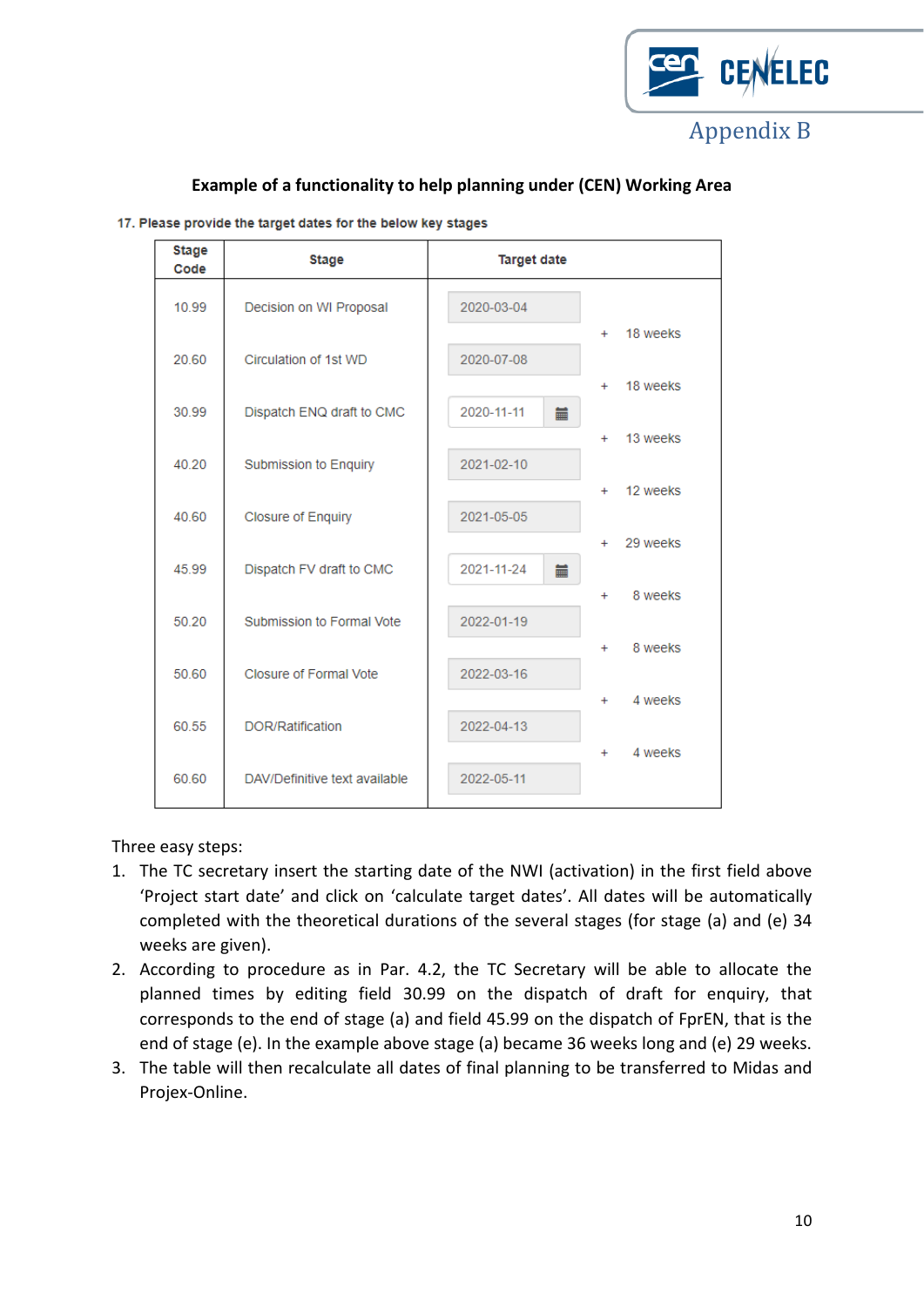

#### **Example of new functionalities to help monitoring under Projex-Online**

The TC will have always the opportunity to monitor the progress of its work against the planned dates:

- The column 'Initial plan' corresponds to what the TC has planned in the NWIP. For CEN, it will result from the planned dates inserted in the working area – see Appendix B.
- 'Realized' are the actual realization/implementation dates of the milestones. If these differs from those in the 'Initial plan' (see Par.5.2 'Delivering before the planned dates' and 5.3 'Delays'), the plan will be adjusted as in the last column.

| <b>Timeline:</b>                                                                                                                                                                                                                                                                                      |                                                                                                                                                                                                                                                         |                           |                          |                          |                          |     |                          |                          |
|-------------------------------------------------------------------------------------------------------------------------------------------------------------------------------------------------------------------------------------------------------------------------------------------------------|---------------------------------------------------------------------------------------------------------------------------------------------------------------------------------------------------------------------------------------------------------|---------------------------|--------------------------|--------------------------|--------------------------|-----|--------------------------|--------------------------|
|                                                                                                                                                                                                                                                                                                       |                                                                                                                                                                                                                                                         |                           |                          |                          |                          |     |                          |                          |
| Realized 6                                                                                                                                                                                                                                                                                            |                                                                                                                                                                                                                                                         |                           |                          |                          |                          |     |                          |                          |
| Planned                                                                                                                                                                                                                                                                                               | ENQ                                                                                                                                                                                                                                                     |                           |                          |                          |                          | FV  |                          |                          |
| 2020                                                                                                                                                                                                                                                                                                  |                                                                                                                                                                                                                                                         | 2021                      |                          |                          |                          |     | 2022                     |                          |
| today<br>Note: Move your mouse over the milestones for more details                                                                                                                                                                                                                                   |                                                                                                                                                                                                                                                         |                           |                          |                          |                          |     |                          |                          |
| Number of months since WI creation/Confirmation: 2                                                                                                                                                                                                                                                    |                                                                                                                                                                                                                                                         |                           |                          |                          |                          |     |                          |                          |
| Phase                                                                                                                                                                                                                                                                                                 |                                                                                                                                                                                                                                                         | <b>Event (Milestones)</b> |                          | <b>Stage-Code</b>        | Initial plan             |     | Realized                 | Adjusted plan            |
| Proposal and decision on WI                                                                                                                                                                                                                                                                           | Proposal of Preliminary WI                                                                                                                                                                                                                              |                           |                          | 00.60.0000               |                          |     |                          |                          |
|                                                                                                                                                                                                                                                                                                       | Proposal of WI for approval                                                                                                                                                                                                                             |                           |                          | 10.00.0000               |                          |     |                          |                          |
|                                                                                                                                                                                                                                                                                                       | Decision on WI Proposal                                                                                                                                                                                                                                 |                           |                          | 10.99.0000               | 2020-01-10               |     | 2020-01-10               | 2020-01-10               |
| Drafting of 1st working doc                                                                                                                                                                                                                                                                           | Circulation of 1st WD                                                                                                                                                                                                                                   |                           |                          | 20.60.0979               | 2020-05-08               |     | 2020-01-15               | 2020-01-15               |
| Consensus and consolidation                                                                                                                                                                                                                                                                           | Dispatch ENQ draft to CMC                                                                                                                                                                                                                               |                           |                          | 30.99.0979               | 2020-09-04               |     | 2020-03-11               | 2020-03-11               |
| Enquiry                                                                                                                                                                                                                                                                                               | Submission to Enquiry                                                                                                                                                                                                                                   |                           |                          | 40,20,0000               | 2020-12-04               |     |                          | 2020-06-10               |
|                                                                                                                                                                                                                                                                                                       | Closure of Enquiry                                                                                                                                                                                                                                      |                           |                          | 40.60.0000               | 2021-02-26               |     |                          | 2020-09-02               |
| Finalization of draft for FV                                                                                                                                                                                                                                                                          | Dispatch FV draft to CMC                                                                                                                                                                                                                                |                           |                          | 45.99.0979               | 2021-10-22               |     |                          | 2021-10-22               |
| Formal Vote                                                                                                                                                                                                                                                                                           | Submission to Formal Vote                                                                                                                                                                                                                               |                           |                          | 50.20.0000               | 2021-12-17               |     |                          | 2021-12-17               |
|                                                                                                                                                                                                                                                                                                       | Closure of Formal Vote                                                                                                                                                                                                                                  |                           |                          | 50.60.0000               | 2022-02-11               |     |                          | 2022-02-11               |
| Finalization of standard                                                                                                                                                                                                                                                                              | <b>DOR/Ratification</b>                                                                                                                                                                                                                                 |                           |                          | 60.55.0000               | 2022-03-11               |     |                          | 2022-03-11               |
|                                                                                                                                                                                                                                                                                                       | DAV/Definitive text available                                                                                                                                                                                                                           |                           |                          | 60.60.0000               | 2022-04-08               |     |                          | 2022-04-08               |
| Publication                                                                                                                                                                                                                                                                                           | DOA/Announcement                                                                                                                                                                                                                                        |                           |                          | 65.31.0000               | 2022-07-08               |     |                          | 2022-07-08               |
|                                                                                                                                                                                                                                                                                                       | DOP/Completion all nat. publ. (M)                                                                                                                                                                                                                       |                           |                          | 65.51.0000               | 2022-10-08               |     |                          | 2022-10-10               |
| Withdrawal of nat. standards<br>Review                                                                                                                                                                                                                                                                | DOW/Completion withdrawal nat.std.<br>Start of review                                                                                                                                                                                                   |                           |                          | 65.62.0000               | 2022-10-08               |     |                          | 2022-10-10<br>2027-04-08 |
|                                                                                                                                                                                                                                                                                                       | Decision on results of review                                                                                                                                                                                                                           |                           | 90.00.0000<br>2027-04-08 |                          |                          |     |                          |                          |
|                                                                                                                                                                                                                                                                                                       |                                                                                                                                                                                                                                                         |                           |                          |                          |                          |     |                          |                          |
|                                                                                                                                                                                                                                                                                                       |                                                                                                                                                                                                                                                         |                           |                          | 90.93.0000               |                          |     |                          |                          |
|                                                                                                                                                                                                                                                                                                       | Submission to Review Vote<br>Closure of Review Vote<br>WI Plan (Milestones) WI Plan (All) Title/Scope EC/EFTA relations Consultants WI relations Standstill & Deviation Decisions Classifications Environment Remarks Released Documents Technical Body |                           |                          | 90.20.0000<br>90.60.0000 |                          |     |                          |                          |
| Realized <sup>@</sup>                                                                                                                                                                                                                                                                                 |                                                                                                                                                                                                                                                         |                           | ENQ                      |                          |                          |     |                          |                          |
| <b>Review Vote</b><br><b>Timeline:</b>                                                                                                                                                                                                                                                                |                                                                                                                                                                                                                                                         |                           |                          |                          |                          |     |                          |                          |
| Planned                                                                                                                                                                                                                                                                                               |                                                                                                                                                                                                                                                         |                           |                          |                          |                          | FV. |                          |                          |
| 2020<br>today                                                                                                                                                                                                                                                                                         |                                                                                                                                                                                                                                                         | 2021                      |                          |                          |                          |     |                          | 2022                     |
| Note: Move your mouse over the milestones for more details                                                                                                                                                                                                                                            |                                                                                                                                                                                                                                                         |                           |                          |                          |                          |     |                          |                          |
| Phase                                                                                                                                                                                                                                                                                                 |                                                                                                                                                                                                                                                         | Event (Milestones)        |                          | <b>Stage-Code</b>        | Initial plan             |     | Realized                 | Adjusted plan            |
|                                                                                                                                                                                                                                                                                                       | Proposal of Preliminary WI                                                                                                                                                                                                                              |                           |                          | 00.60.0000               |                          |     |                          |                          |
|                                                                                                                                                                                                                                                                                                       | Proposal of WI for approval                                                                                                                                                                                                                             |                           |                          | 10.00.0000               |                          |     |                          |                          |
|                                                                                                                                                                                                                                                                                                       | Decision on WI Proposal                                                                                                                                                                                                                                 |                           |                          | 10.99.0000               | 2020-01-01               |     | 2020-01-01               | 2020-01-01               |
|                                                                                                                                                                                                                                                                                                       | Circulation of 1st WD                                                                                                                                                                                                                                   |                           |                          | 20.60.0979               | 2020-04-29               |     | 2020-01-15               | 2020-01-15               |
|                                                                                                                                                                                                                                                                                                       | Dispatch ENQ draft to CMC                                                                                                                                                                                                                               |                           |                          | 30.99.0979<br>40.20.0000 | 2020-11-10<br>2021-02-09 |     | 2020-11-10<br>2021-02-09 | 2020-11-10<br>2021-02-09 |
|                                                                                                                                                                                                                                                                                                       | Submission to Enquiry<br>Closure of Enquiry                                                                                                                                                                                                             |                           |                          | 40.60.0000               | 2021-05-04               |     | 2021-05-04               | 2021-05-04               |
|                                                                                                                                                                                                                                                                                                       | Dispatch FV draft to CMC                                                                                                                                                                                                                                |                           |                          | 45.99.0979               | 2021-08-04               |     | 2021-06-24               | 2021-06-24               |
|                                                                                                                                                                                                                                                                                                       | Submission to Formal Vote                                                                                                                                                                                                                               |                           |                          | 50 20 0000               | 2021-09-29               |     |                          | 2021-08-19               |
|                                                                                                                                                                                                                                                                                                       | Closure of Formal Vote                                                                                                                                                                                                                                  |                           |                          | 50,60,0000               | 2021-11-24               |     |                          |                          |
|                                                                                                                                                                                                                                                                                                       | <b>DOR/Ratification</b>                                                                                                                                                                                                                                 |                           |                          | 60.55.0000               | 2021-12-22               |     |                          | 2021-10-14<br>2021-11-11 |
|                                                                                                                                                                                                                                                                                                       | DAV/Definitive text available                                                                                                                                                                                                                           |                           |                          | 60.60.0000               | 2022-01-19               |     |                          |                          |
|                                                                                                                                                                                                                                                                                                       | DOA/Announcement                                                                                                                                                                                                                                        |                           |                          | 65.31.0000               | 2022-04-19               |     |                          | 2021-12-09<br>2022-03-09 |
|                                                                                                                                                                                                                                                                                                       | DOP/Completion all nat. publ. (M)<br>DOW/Completion withdrawal nat std.                                                                                                                                                                                 |                           |                          | 65.51.0000<br>65.62.0000 | 2022-07-19<br>2022-07-19 |     |                          | 2022-06-09<br>2022-06-09 |
| Number of months since WI creation/Confirmation: 2<br>Proposal and decision on WI<br>Drafting of 1st working doc<br>Consensus and consolidation<br>Enquiry<br>Finalization of draft for FV<br>Formal Vote<br>Finalization of standard<br>Publication<br>Withdrawal of nat. standards<br><b>Review</b> | Start of review                                                                                                                                                                                                                                         |                           |                          | 90.00.0000               | 2027-01-19               |     |                          | 2026-12-09               |
| Review Vote                                                                                                                                                                                                                                                                                           | Decision on results of review<br>Submission to Review Vote                                                                                                                                                                                              |                           |                          | 90.93.0000<br>90.20.0000 |                          |     |                          |                          |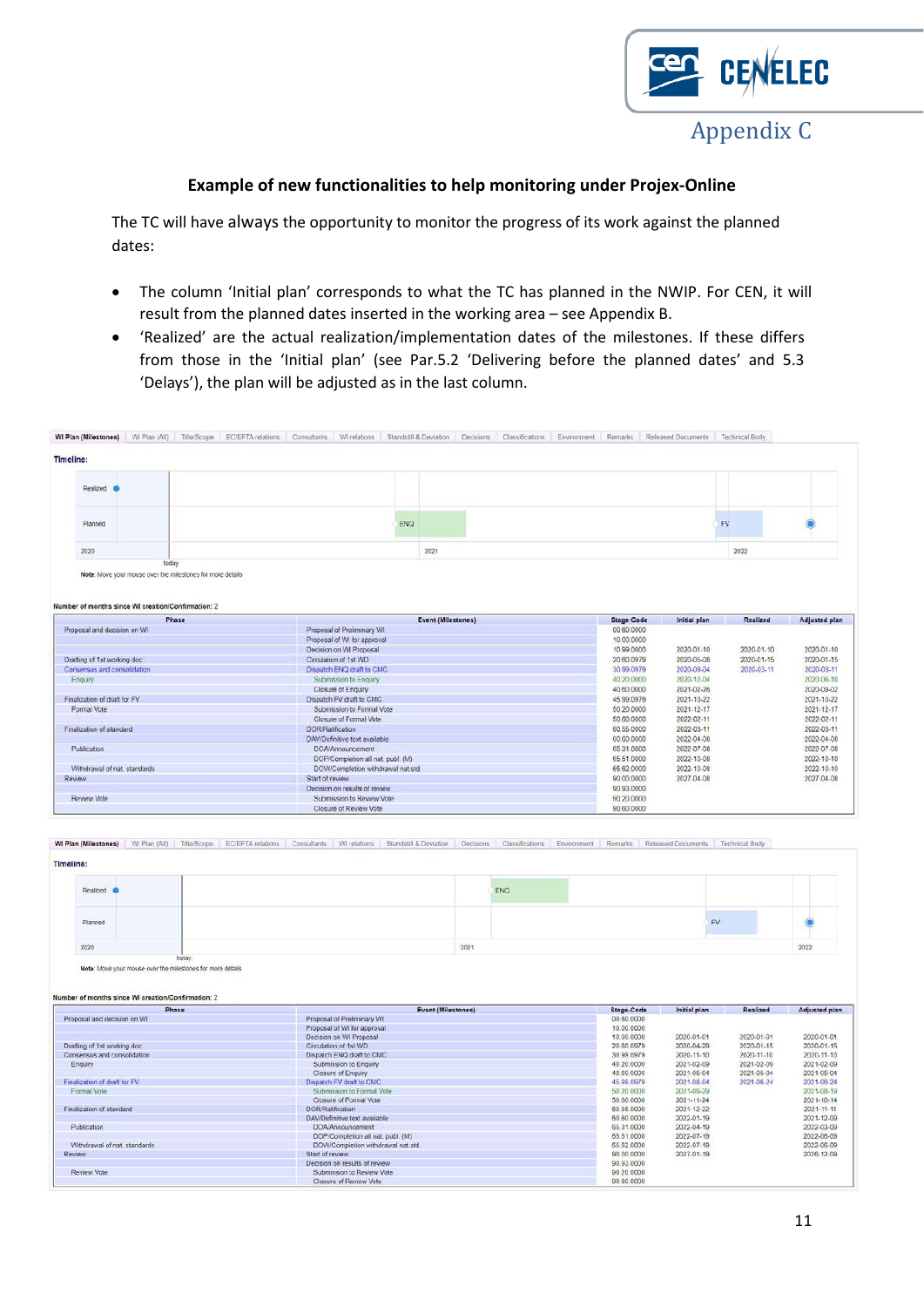

Note: the column 'Initial plan' has replaced the column '3 year timeframe' as in the previous version of Projex-Online; same for the column 'Adjusted plan' that has replaced the column formerly known as 'Confirmed plan' (see figure below).

| Before April 1 2020 | Phase | <b>Event (Milestones)</b> | Stage-Code | Realized            | <b>Confirmed</b> | 3-year timeframe     |                  |
|---------------------|-------|---------------------------|------------|---------------------|------------------|----------------------|------------------|
|                     |       |                           |            | <b>Realised</b>     | Operational plan | <b>BT</b> plan       | MIDAS equivalent |
|                     |       |                           |            |                     |                  |                      |                  |
| After April 1 2020  | Phase | <b>Event (Milestones)</b> | Stage-Code | <b>Initial plan</b> | <b>Realized</b>  | <b>Adjusted plan</b> |                  |
|                     |       |                           |            | <b>BT</b> plan      | Realised         | Operational plan     | MIDAS equivalent |
|                     |       |                           |            |                     |                  |                      |                  |